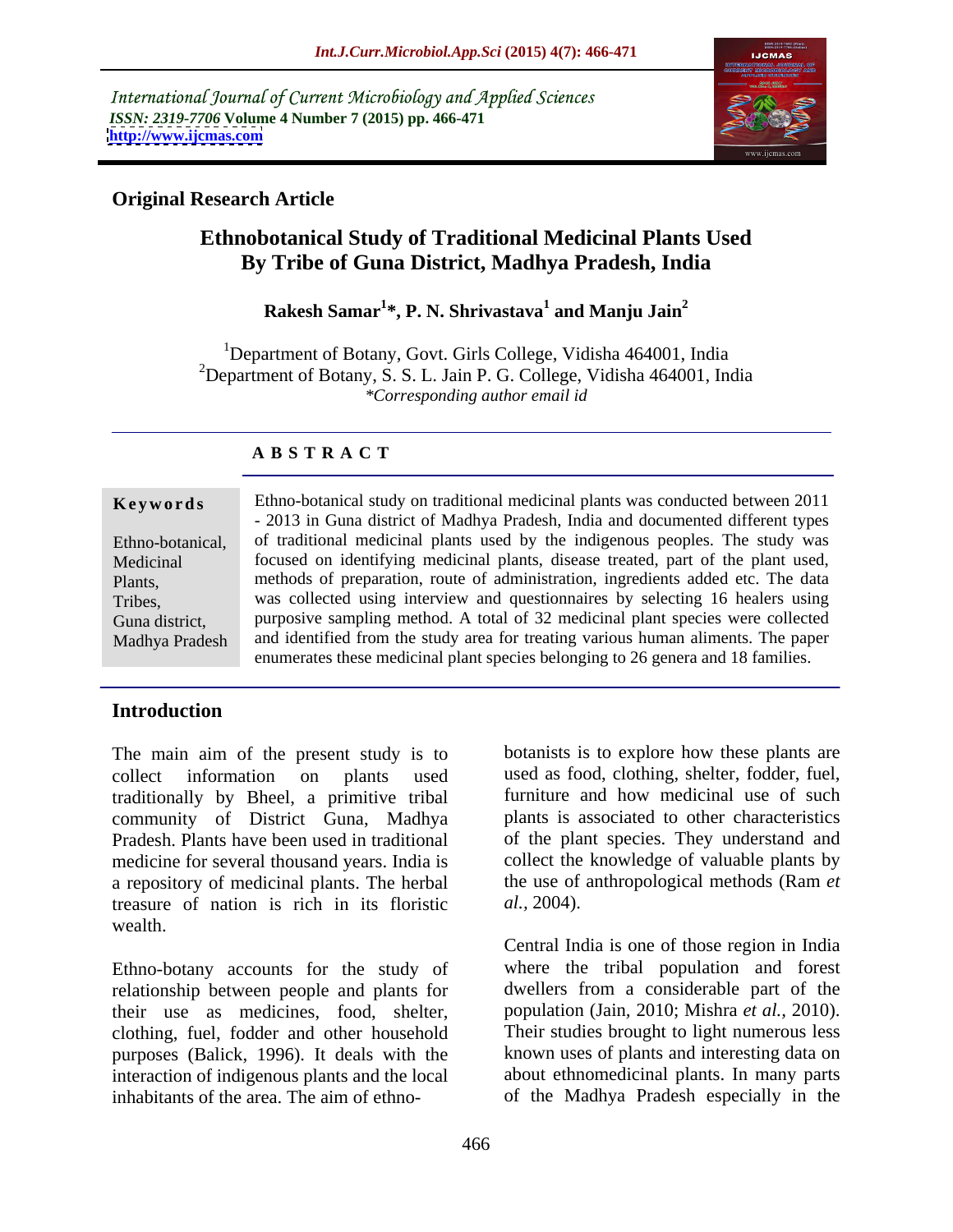Guna District there is a rich tradition in the A question aire was prepared to gather data use of plants as an herbal medicine for the for this purpose, the collected plant treatment of many diseases. Therefore, an specimens were identified by using flora and ethno-medicinal study was undertaken to collect information proposed to be useful for research on medicinal plants of the Guna 1997; Jain and Rao, 1991). Information on district of Madhya Pradesh. The state of plants used forother than medicinal purpose Madhya Pradesh comprises of a large is also given. Information on ailments, plant population of tribal communities belonging to various ethnic groups. These forest dwellers live in forests and possess a vast enumerated. knowledge on various aspects of plants. Guna, an administrative district of Madhya Pradesh is the gateway of Malwa and Chambal and is situated in Gwalior division In the enumeration all the plant species are of northern part of Madhya Pradesh, situated arranged with their family, local name, parts between 24°19' N latitude and 77°15' E longitudes, at a height of about 476 m above msl (Jain *et al.*, 2010). Bheel and Sahariya plant species belonging to 26 genera and 18 are the major tribal communities of the district of which Bheel tribes comprise therapeutic uses. Ethnomedicinal uses have larger population. In Gwalior and Chambal been reported and investigation on the divisions, ethno-botanical studies are medicinal plants among the Bheel tribe of concentrated on Bheel, Sahariya and Gond the district. Fabaceae is the dominant family tribes (Anis and Iqbal, 2000; Sikarwar, 1997) as well as ethno-botanical studies are with four species, Caesalpiniaceae, continuing in several parts of the state Lythraceae, Moraceae, Rhamnaceae each (Bhalla *et al.,* 1996; Srivastav *et al.,* 1999). with two species and others Annonaceae, This paper is useful to understand the basis Apiaceae, Apocynaceae, Bombacaceae, of the various actions and attitudes of tile folk in their daily chores and behavior as **Papaveraceae**, **Poaceae**, Rutaceae, also their concepts of various natural Sapotaceae and Verbenaceae with one phenomena and natural resources. Gran method of the standard method in the standard was peperario and the distribution in the standard method of the standard method of the standard method of the standard method of the standard method of the standard meth

Ethno-botanical survey was conduct in district during 2011-2013. Extensive field foundation upon which the human trips were organized for collecting the plant

others standard literature (Varma *et al.,* 1993; Singh *et al.,* 2001; Mudgal *et al.,* part used, formulation along with dose and duration etc. gathered from tribal have been enumerated.

### **Results and Discussion**

used and various uses for the treatment of illness and diseases (Table 1). A total of 32 families were reported for different with 8 species followed by Combretaceae with four species, Caesalpiniaceae, Apiaceae, Apocynaceae, Bombacaceae, Euphorbiaceae, Meliaceae, Myrtaceae, Papaveraceae, Poaceae, Rutaceae, species each.

**Materials and Methods Example 20 India with its great topographic and climatic** different tribal inhibited areas of Guna important wealth of our planet and form the species and data. The method adopted for economic and other activities of mankind collection of data was about medicinal uses are directly or indirectly associated with of plants in the treatment of various various environmental resources. Ethno diseases. botanical studies has been done in various Ethno-botanical information was collected *et al.,* 2012), Canada (Uprety *et al.,* 2012),diversity has a very rich and diverse flora Biodiversity is the most foundation upon which the human civilization is built. All socio-cultural, part around the world viz. Africa (Houessou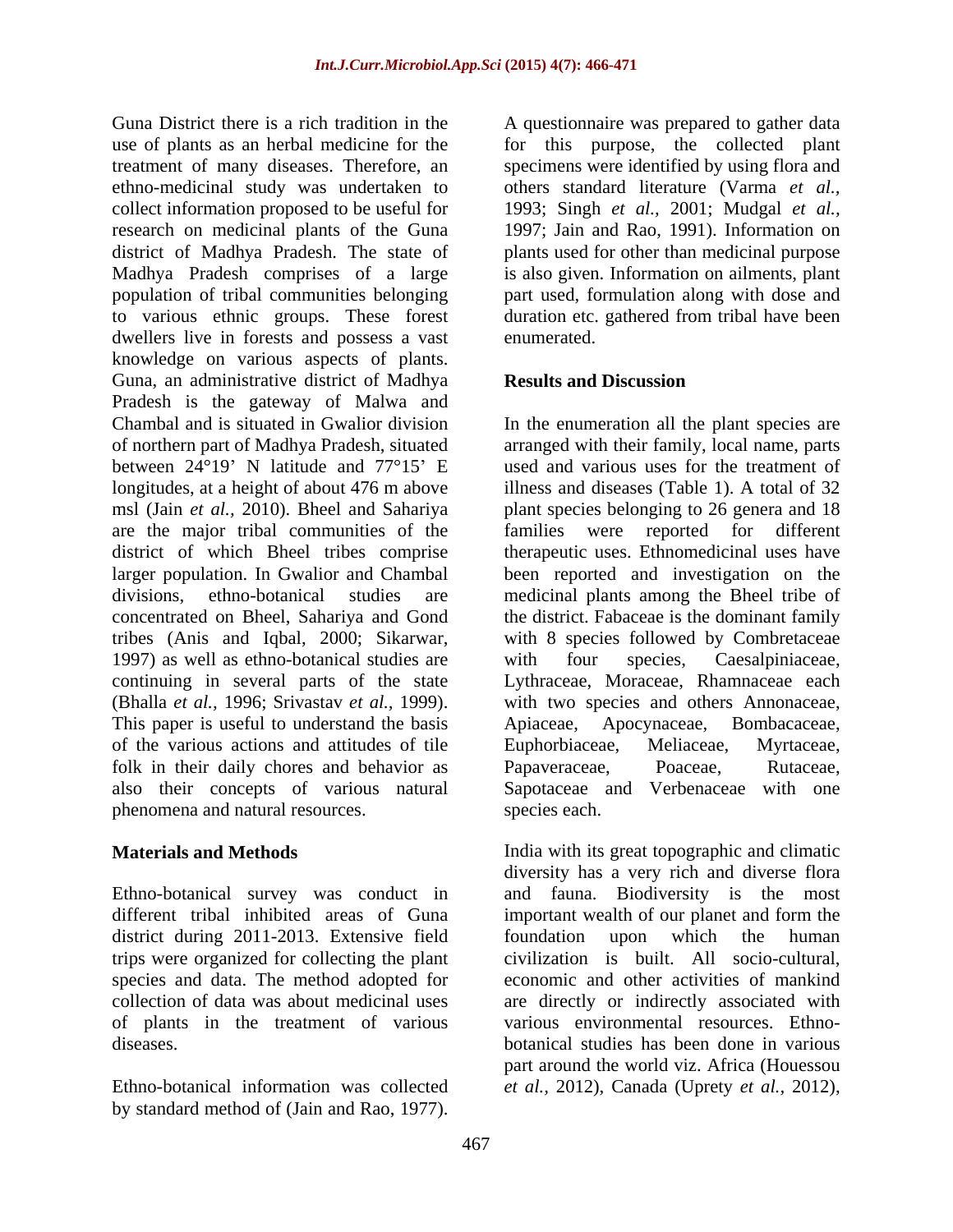Malaysia (Ong *et al.,* 2012), Nepal (Singh *et al.,* 2012), Pakistan (Qureshi *et al.,* 2007).

Although considerable research work is medicines. being done in India (Alagesaboopathi, 2013; not be transmitted to younger generations and remains unrecorded. Although the

which need to be surveyed intensively like Guna district for searching new traditional medicines.

Murthy 2012; Kumar *et al.,* 2010) a lot of Based on the initial reconnaissance survey important information and indigenous and group discussion, it was found that knowledge base have already been lost as information on the medicinal use of plant is knowledge hold with older generation could mostly confined to elder people. Younger literature is replete with general references surrounding and is more inclined towards to ethno-botany for the country as a whole, the conventional medicines. It was also efforts to document specific details of this found that the tribal practitioners are hesitant knowledge have been still limited and to disclose their knowledge. The indigenous several workers are being made their efforts knowledge system of herbal practice is still on this direction. The same of the very rich and available among tribal A review of literature reveals that though Pradesh. Hence it is necessary to document much work has been done on ethno- the traditional knowledge of useful plants medicinal plants in India (Samar *et al.,* and their therapeutic uses before being lost Malaysia (Ong *et al.*, 2012). Nepal (Singh *et*  $\frac{2006}{1000}$  still there are some interior areas *al.*, 2013). Pakistan (Qureshi *et al.*, 2007).<br>
Sum district for searching new traditional<br>
Although considerable rese generation is ignorant about the vast medicinal resources available in their community of Guna district of Madhya forever from the community.

**Table.1** List of plant species used by the Tribes of Guna district

|     | <b>Botanical name and Family</b>  | Herbarium   | Local      | <b>Part Used Disease</b> |                                           |
|-----|-----------------------------------|-------------|------------|--------------------------|-------------------------------------------|
| No. |                                   | number      | name       |                          |                                           |
|     | Acacia nilotica Linn.             | <b>GUNA</b> | Babool     | Stem, Bark               | Tooth Problem, Skin Diseases              |
|     | (Fabaceae)                        | 01TEB       |            |                          |                                           |
|     | Acacia catechu (L.f.) Willd.      | <b>GUNA</b> | Khair      | Bark                     | Skin disease especially eczema            |
|     | (Fabaceae)                        | 02TEB       |            |                          |                                           |
|     | Acacia leucophloea Willd.         | <b>GUNA</b> | Reunja     | Bark                     | diarrhea                                  |
|     | (Fabaceae)                        | 03TEB       |            |                          |                                           |
|     | 04   Aegle marmelos Linn.         | <b>GUNA</b> | Bilpatra   |                          | Roots, Leaves   Digestive problem         |
|     | (Rutaceae)                        | 04TEB       |            | and Fruit                |                                           |
|     | Albizzia lebbek (Linn.) Benth     | <b>GUNA</b> | Kala Siris | <b>Whole Plant</b>       | Asthma, reduces enlargement of cervical   |
|     | (Fabaceae)                        | 05TEB       |            |                          | gland, cough and colds, ulcer, snake-bite |
|     |                                   |             |            |                          | wounds and in leucoderma.                 |
|     | 06   Annona squamosa Linn.        | <b>GUNA</b> | Sitaphal   | Bark                     | Wound Healing, Diabetes.                  |
|     | (Annonaceae)                      | 06TEB       |            |                          |                                           |
|     | Anogeissus latifolia Wall.        | <b>GUNA</b> | Sharifa    | Root, Leaves             | Antiseptic, used in wound healing,        |
|     | (Combretaceae)                    | 07TEB       |            | and Fruit                | Treatment of tumor and cancer,            |
|     |                                   |             |            |                          | Rheumatism and burning sensation.         |
|     | 08   Argemone mexicana L.         | <b>GUNA</b> | Satyanashi | Root, Latex              | Gout, Dysentery, Liquid film in the eye   |
|     | (Papaveraceae)                    | 08TEB       |            |                          |                                           |
|     | 09   Azadizachata indica A. Juss. | <b>GUNA</b> | Neem       | <b>Whole Plant</b>       | Insecticidal, liver tonic and urinary     |
|     | (Meliaceae)                       | 09TEB       |            |                          | skin diseases,<br>leprosy,<br>astringent, |
|     |                                   |             |            |                          | ulcers,<br>dyspepsia,<br>leucoderma,      |
|     |                                   |             |            |                          | malarial<br>tuberculosis, eczema,<br>and  |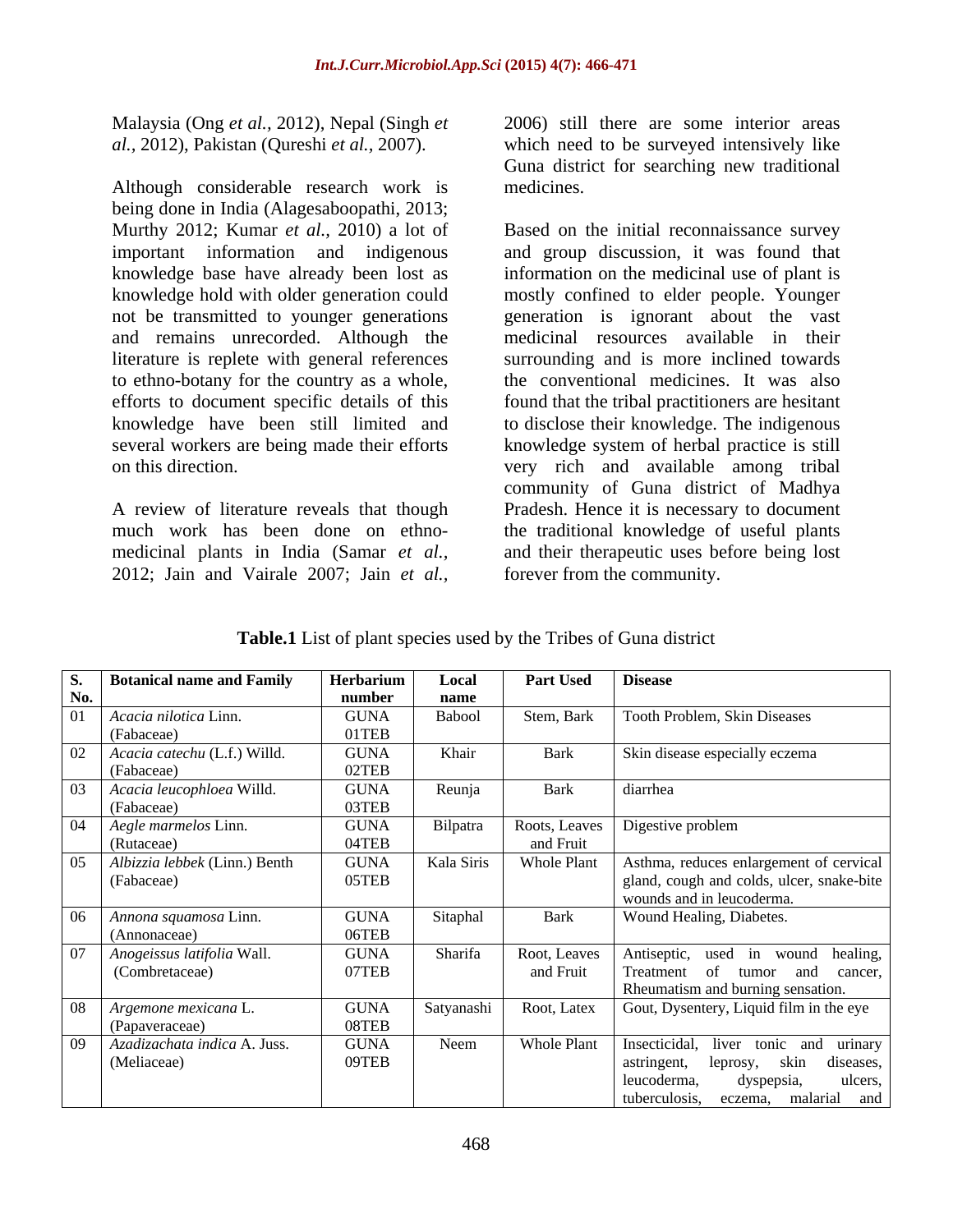| $\overline{10}$ Bombax ceiba L<br><b>GUNA</b><br>Semal<br>Root<br>10TEB<br>(Bombacaceae)<br>wounds and to increase sexual vigor<br><b>GUNA</b><br>Achar,<br>Buchanania lanzan Spreng.<br>Bark and<br>11TEB<br>Chironji<br>Seeds<br>snake bite and Rheumatism.<br>(Fabaceae)<br>Dhak,<br>GUNA<br>Flower and<br>Scorpion bite.<br>Palas<br>12TEB<br>The flowers are the source of a dye.<br>(Fabaceae)<br>Seeds<br><b>GUNA</b><br>Karaunda<br>Rheumatic pain, fever and wound<br>Fruits and<br>13TEB<br>healing<br>Roots<br>(Apocynaceae)<br><b>GUNA</b><br>Amaltas<br>Leprosy, diseases of heart and is applied<br>Leaves, Stem<br>14TEB<br>externally in rheumatism and snake bite.<br>(Caesalpinaceae)<br>and Roots<br><b>GUNA</b><br>Brahami<br>To increase memory<br>Leaf<br>15TEB<br>$Urb.$ (Apiaceae)<br><b>GUNA</b><br>Dub<br>Arthritis<br>Leaves<br>16TEB<br>(Poaceae)<br><b>GUNA</b><br>Sheesham<br>Leaves, Bark<br>Dalbergia sissooRoxb.<br>Eye diseases and gonorrhea, scabies,<br>17TEB<br>(Fabaceae)<br>leprosy, diarrhea and dysentery.<br>and Roots<br><b>GUNA</b><br>Dudh Ghas<br>Arthitis<br>Leaves<br>18TEB<br>(Euphorbiaceae)<br>Bargad<br><b>GUNA</b><br><b>Whole Plant</b><br>Diabetes, gout, diarrhoea, leucorrhoea,<br>Ficus benghalensis L.<br>19TEB<br>(Moraceae)<br>dysentery, sores, ulcers, rheumatism,<br>lumbago, pains, cracked and inflamed<br>soles and toothache.<br>Pipal<br><b>Whole Plant</b><br><b>GUNA</b><br>20TEB<br>(Moraceae)<br>women for long time.<br><b>GUNA</b><br>Siddha,<br>Stem, Bark<br>Leucorrhoea<br>21TEB<br>Seja<br>(Lythraceae)<br>Mahua<br><b>GUNA</b><br>Gout and rheumatism.<br>Fruit<br>22TEB<br>latifolia (Roxb.) (Sapotaceae)<br><b>GUNA</b><br>Jamun<br>Diabetes<br>Seeds<br>23TEB<br>(Myrtaceae)<br>Tamarindus indica Linn.<br>Leaves, Bark   Destroying worms in children and for<br><b>GUNA</b><br>Imli<br>24TEB<br>jaundice. Gastropathy, bilious vomiting.<br>(Caesalpiniaceae)<br>and Fruits<br>Bark, flowers, Headache, toothache, and to subdue<br><b>GUNA</b><br>Sagun<br>25TEB<br>seeds and oil   inflammation and irritation of skin.<br>(Fabaceae)<br>Bark, Leaves   Hypertension, pimples and other minor<br><b>GUNA</b><br>Arjuna<br>26TEB<br>Wight & Arn.<br>children, Skin diseases.<br>(Combretaceae)<br>Baherha<br>Terminalia bellerica Roxb.<br><b>GUNA</b><br>Bark, Seeds<br>27TEB<br>(Combretaceae)<br>and Fruits<br>chronic constipation.<br><b>GUNA</b><br>Harra<br>Fruits<br>28TEB<br>tonic, aphrodisiac and febrifuge.<br>(Combretaceae)<br>Nirgudi<br><b>GUNA</b><br>Rheumatism<br>Leaves<br>29TEB<br>(Verbenaceae)<br><b>GUNA</b><br>Dhawai<br>Arthritis<br>Leaves<br>30TEB<br>(Lytharaceae)<br><b>GUNA</b><br>Ber, Beri<br>Cold and Cough.<br>Fruits<br>31TEB<br>(Rhamnaceae)<br>Fruits, Leaves   Skin eruptions and dye is used in tanning<br><b>GUNA</b><br>Ghont,<br>Willd. (Rhamnaceae)<br>32TEB<br>Ghuter<br>of lather. |  |  | intermittent fever.                       |
|-------------------------------------------------------------------------------------------------------------------------------------------------------------------------------------------------------------------------------------------------------------------------------------------------------------------------------------------------------------------------------------------------------------------------------------------------------------------------------------------------------------------------------------------------------------------------------------------------------------------------------------------------------------------------------------------------------------------------------------------------------------------------------------------------------------------------------------------------------------------------------------------------------------------------------------------------------------------------------------------------------------------------------------------------------------------------------------------------------------------------------------------------------------------------------------------------------------------------------------------------------------------------------------------------------------------------------------------------------------------------------------------------------------------------------------------------------------------------------------------------------------------------------------------------------------------------------------------------------------------------------------------------------------------------------------------------------------------------------------------------------------------------------------------------------------------------------------------------------------------------------------------------------------------------------------------------------------------------------------------------------------------------------------------------------------------------------------------------------------------------------------------------------------------------------------------------------------------------------------------------------------------------------------------------------------------------------------------------------------------------------------------------------------------------------------------------------------------------------------------------------------------------------------------------------------------------------------------------------------------------------------------------------------------------------------------------------------------------------------------------------------------------------------------------------------------------------------------------------------------------------------------------------------------------|--|--|-------------------------------------------|
| 12   Butea monosperma Lamk.<br>3 Carissa spinarum L.<br>14   Cassia fistula Linn.<br>15 Centella asiatica L.<br>16 Cynodon dactylon (L.) Pers.<br>$18$ Euphorbia hirta L.<br>$20$ Ficus religiosa Linn.<br>22 Madhuca longifolia var.<br>23   Syzygium cumini (L.) Skeels.<br>25   Tectona grandis Linn. f.<br>6 Terminalia arjuna Roxb.<br>28 Terminalia chebula Retz.<br>29 Vitex negundo L.<br>30 Woodfordia fruticosa (L.) Kurz<br>32 Zizyphus xylopyrus (Retz.)                                                                                                                                                                                                                                                                                                                                                                                                                                                                                                                                                                                                                                                                                                                                                                                                                                                                                                                                                                                                                                                                                                                                                                                                                                                                                                                                                                                                                                                                                                                                                                                                                                                                                                                                                                                                                                                                                                                                                                                                                                                                                                                                                                                                                                                                                                                                                                                                                                                    |  |  | Used for surgical dressing in the case of |
| $\vert$ 21 Lagerstromiaparviflora Roxb.<br>31 Zizyphus mauritiana Lamk.                                                                                                                                                                                                                                                                                                                                                                                                                                                                                                                                                                                                                                                                                                                                                                                                                                                                                                                                                                                                                                                                                                                                                                                                                                                                                                                                                                                                                                                                                                                                                                                                                                                                                                                                                                                                                                                                                                                                                                                                                                                                                                                                                                                                                                                                                                                                                                                                                                                                                                                                                                                                                                                                                                                                                                                                                                                 |  |  |                                           |
|                                                                                                                                                                                                                                                                                                                                                                                                                                                                                                                                                                                                                                                                                                                                                                                                                                                                                                                                                                                                                                                                                                                                                                                                                                                                                                                                                                                                                                                                                                                                                                                                                                                                                                                                                                                                                                                                                                                                                                                                                                                                                                                                                                                                                                                                                                                                                                                                                                                                                                                                                                                                                                                                                                                                                                                                                                                                                                                         |  |  | Used in cut and wounds, skin diseases,    |
|                                                                                                                                                                                                                                                                                                                                                                                                                                                                                                                                                                                                                                                                                                                                                                                                                                                                                                                                                                                                                                                                                                                                                                                                                                                                                                                                                                                                                                                                                                                                                                                                                                                                                                                                                                                                                                                                                                                                                                                                                                                                                                                                                                                                                                                                                                                                                                                                                                                                                                                                                                                                                                                                                                                                                                                                                                                                                                                         |  |  |                                           |
|                                                                                                                                                                                                                                                                                                                                                                                                                                                                                                                                                                                                                                                                                                                                                                                                                                                                                                                                                                                                                                                                                                                                                                                                                                                                                                                                                                                                                                                                                                                                                                                                                                                                                                                                                                                                                                                                                                                                                                                                                                                                                                                                                                                                                                                                                                                                                                                                                                                                                                                                                                                                                                                                                                                                                                                                                                                                                                                         |  |  |                                           |
|                                                                                                                                                                                                                                                                                                                                                                                                                                                                                                                                                                                                                                                                                                                                                                                                                                                                                                                                                                                                                                                                                                                                                                                                                                                                                                                                                                                                                                                                                                                                                                                                                                                                                                                                                                                                                                                                                                                                                                                                                                                                                                                                                                                                                                                                                                                                                                                                                                                                                                                                                                                                                                                                                                                                                                                                                                                                                                                         |  |  |                                           |
|                                                                                                                                                                                                                                                                                                                                                                                                                                                                                                                                                                                                                                                                                                                                                                                                                                                                                                                                                                                                                                                                                                                                                                                                                                                                                                                                                                                                                                                                                                                                                                                                                                                                                                                                                                                                                                                                                                                                                                                                                                                                                                                                                                                                                                                                                                                                                                                                                                                                                                                                                                                                                                                                                                                                                                                                                                                                                                                         |  |  |                                           |
|                                                                                                                                                                                                                                                                                                                                                                                                                                                                                                                                                                                                                                                                                                                                                                                                                                                                                                                                                                                                                                                                                                                                                                                                                                                                                                                                                                                                                                                                                                                                                                                                                                                                                                                                                                                                                                                                                                                                                                                                                                                                                                                                                                                                                                                                                                                                                                                                                                                                                                                                                                                                                                                                                                                                                                                                                                                                                                                         |  |  |                                           |
|                                                                                                                                                                                                                                                                                                                                                                                                                                                                                                                                                                                                                                                                                                                                                                                                                                                                                                                                                                                                                                                                                                                                                                                                                                                                                                                                                                                                                                                                                                                                                                                                                                                                                                                                                                                                                                                                                                                                                                                                                                                                                                                                                                                                                                                                                                                                                                                                                                                                                                                                                                                                                                                                                                                                                                                                                                                                                                                         |  |  |                                           |
|                                                                                                                                                                                                                                                                                                                                                                                                                                                                                                                                                                                                                                                                                                                                                                                                                                                                                                                                                                                                                                                                                                                                                                                                                                                                                                                                                                                                                                                                                                                                                                                                                                                                                                                                                                                                                                                                                                                                                                                                                                                                                                                                                                                                                                                                                                                                                                                                                                                                                                                                                                                                                                                                                                                                                                                                                                                                                                                         |  |  |                                           |
|                                                                                                                                                                                                                                                                                                                                                                                                                                                                                                                                                                                                                                                                                                                                                                                                                                                                                                                                                                                                                                                                                                                                                                                                                                                                                                                                                                                                                                                                                                                                                                                                                                                                                                                                                                                                                                                                                                                                                                                                                                                                                                                                                                                                                                                                                                                                                                                                                                                                                                                                                                                                                                                                                                                                                                                                                                                                                                                         |  |  |                                           |
|                                                                                                                                                                                                                                                                                                                                                                                                                                                                                                                                                                                                                                                                                                                                                                                                                                                                                                                                                                                                                                                                                                                                                                                                                                                                                                                                                                                                                                                                                                                                                                                                                                                                                                                                                                                                                                                                                                                                                                                                                                                                                                                                                                                                                                                                                                                                                                                                                                                                                                                                                                                                                                                                                                                                                                                                                                                                                                                         |  |  |                                           |
|                                                                                                                                                                                                                                                                                                                                                                                                                                                                                                                                                                                                                                                                                                                                                                                                                                                                                                                                                                                                                                                                                                                                                                                                                                                                                                                                                                                                                                                                                                                                                                                                                                                                                                                                                                                                                                                                                                                                                                                                                                                                                                                                                                                                                                                                                                                                                                                                                                                                                                                                                                                                                                                                                                                                                                                                                                                                                                                         |  |  |                                           |
|                                                                                                                                                                                                                                                                                                                                                                                                                                                                                                                                                                                                                                                                                                                                                                                                                                                                                                                                                                                                                                                                                                                                                                                                                                                                                                                                                                                                                                                                                                                                                                                                                                                                                                                                                                                                                                                                                                                                                                                                                                                                                                                                                                                                                                                                                                                                                                                                                                                                                                                                                                                                                                                                                                                                                                                                                                                                                                                         |  |  |                                           |
|                                                                                                                                                                                                                                                                                                                                                                                                                                                                                                                                                                                                                                                                                                                                                                                                                                                                                                                                                                                                                                                                                                                                                                                                                                                                                                                                                                                                                                                                                                                                                                                                                                                                                                                                                                                                                                                                                                                                                                                                                                                                                                                                                                                                                                                                                                                                                                                                                                                                                                                                                                                                                                                                                                                                                                                                                                                                                                                         |  |  |                                           |
|                                                                                                                                                                                                                                                                                                                                                                                                                                                                                                                                                                                                                                                                                                                                                                                                                                                                                                                                                                                                                                                                                                                                                                                                                                                                                                                                                                                                                                                                                                                                                                                                                                                                                                                                                                                                                                                                                                                                                                                                                                                                                                                                                                                                                                                                                                                                                                                                                                                                                                                                                                                                                                                                                                                                                                                                                                                                                                                         |  |  |                                           |
|                                                                                                                                                                                                                                                                                                                                                                                                                                                                                                                                                                                                                                                                                                                                                                                                                                                                                                                                                                                                                                                                                                                                                                                                                                                                                                                                                                                                                                                                                                                                                                                                                                                                                                                                                                                                                                                                                                                                                                                                                                                                                                                                                                                                                                                                                                                                                                                                                                                                                                                                                                                                                                                                                                                                                                                                                                                                                                                         |  |  |                                           |
|                                                                                                                                                                                                                                                                                                                                                                                                                                                                                                                                                                                                                                                                                                                                                                                                                                                                                                                                                                                                                                                                                                                                                                                                                                                                                                                                                                                                                                                                                                                                                                                                                                                                                                                                                                                                                                                                                                                                                                                                                                                                                                                                                                                                                                                                                                                                                                                                                                                                                                                                                                                                                                                                                                                                                                                                                                                                                                                         |  |  |                                           |
|                                                                                                                                                                                                                                                                                                                                                                                                                                                                                                                                                                                                                                                                                                                                                                                                                                                                                                                                                                                                                                                                                                                                                                                                                                                                                                                                                                                                                                                                                                                                                                                                                                                                                                                                                                                                                                                                                                                                                                                                                                                                                                                                                                                                                                                                                                                                                                                                                                                                                                                                                                                                                                                                                                                                                                                                                                                                                                                         |  |  |                                           |
|                                                                                                                                                                                                                                                                                                                                                                                                                                                                                                                                                                                                                                                                                                                                                                                                                                                                                                                                                                                                                                                                                                                                                                                                                                                                                                                                                                                                                                                                                                                                                                                                                                                                                                                                                                                                                                                                                                                                                                                                                                                                                                                                                                                                                                                                                                                                                                                                                                                                                                                                                                                                                                                                                                                                                                                                                                                                                                                         |  |  |                                           |
|                                                                                                                                                                                                                                                                                                                                                                                                                                                                                                                                                                                                                                                                                                                                                                                                                                                                                                                                                                                                                                                                                                                                                                                                                                                                                                                                                                                                                                                                                                                                                                                                                                                                                                                                                                                                                                                                                                                                                                                                                                                                                                                                                                                                                                                                                                                                                                                                                                                                                                                                                                                                                                                                                                                                                                                                                                                                                                                         |  |  |                                           |
|                                                                                                                                                                                                                                                                                                                                                                                                                                                                                                                                                                                                                                                                                                                                                                                                                                                                                                                                                                                                                                                                                                                                                                                                                                                                                                                                                                                                                                                                                                                                                                                                                                                                                                                                                                                                                                                                                                                                                                                                                                                                                                                                                                                                                                                                                                                                                                                                                                                                                                                                                                                                                                                                                                                                                                                                                                                                                                                         |  |  |                                           |
|                                                                                                                                                                                                                                                                                                                                                                                                                                                                                                                                                                                                                                                                                                                                                                                                                                                                                                                                                                                                                                                                                                                                                                                                                                                                                                                                                                                                                                                                                                                                                                                                                                                                                                                                                                                                                                                                                                                                                                                                                                                                                                                                                                                                                                                                                                                                                                                                                                                                                                                                                                                                                                                                                                                                                                                                                                                                                                                         |  |  | Gonorrhoea, scabies and snake bite. Its   |
|                                                                                                                                                                                                                                                                                                                                                                                                                                                                                                                                                                                                                                                                                                                                                                                                                                                                                                                                                                                                                                                                                                                                                                                                                                                                                                                                                                                                                                                                                                                                                                                                                                                                                                                                                                                                                                                                                                                                                                                                                                                                                                                                                                                                                                                                                                                                                                                                                                                                                                                                                                                                                                                                                                                                                                                                                                                                                                                         |  |  | juice relieves toothache and strengthens  |
|                                                                                                                                                                                                                                                                                                                                                                                                                                                                                                                                                                                                                                                                                                                                                                                                                                                                                                                                                                                                                                                                                                                                                                                                                                                                                                                                                                                                                                                                                                                                                                                                                                                                                                                                                                                                                                                                                                                                                                                                                                                                                                                                                                                                                                                                                                                                                                                                                                                                                                                                                                                                                                                                                                                                                                                                                                                                                                                         |  |  | the gums. Powder of seeds taken for       |
|                                                                                                                                                                                                                                                                                                                                                                                                                                                                                                                                                                                                                                                                                                                                                                                                                                                                                                                                                                                                                                                                                                                                                                                                                                                                                                                                                                                                                                                                                                                                                                                                                                                                                                                                                                                                                                                                                                                                                                                                                                                                                                                                                                                                                                                                                                                                                                                                                                                                                                                                                                                                                                                                                                                                                                                                                                                                                                                         |  |  | three days during menses sterilizes       |
|                                                                                                                                                                                                                                                                                                                                                                                                                                                                                                                                                                                                                                                                                                                                                                                                                                                                                                                                                                                                                                                                                                                                                                                                                                                                                                                                                                                                                                                                                                                                                                                                                                                                                                                                                                                                                                                                                                                                                                                                                                                                                                                                                                                                                                                                                                                                                                                                                                                                                                                                                                                                                                                                                                                                                                                                                                                                                                                         |  |  |                                           |
|                                                                                                                                                                                                                                                                                                                                                                                                                                                                                                                                                                                                                                                                                                                                                                                                                                                                                                                                                                                                                                                                                                                                                                                                                                                                                                                                                                                                                                                                                                                                                                                                                                                                                                                                                                                                                                                                                                                                                                                                                                                                                                                                                                                                                                                                                                                                                                                                                                                                                                                                                                                                                                                                                                                                                                                                                                                                                                                         |  |  |                                           |
|                                                                                                                                                                                                                                                                                                                                                                                                                                                                                                                                                                                                                                                                                                                                                                                                                                                                                                                                                                                                                                                                                                                                                                                                                                                                                                                                                                                                                                                                                                                                                                                                                                                                                                                                                                                                                                                                                                                                                                                                                                                                                                                                                                                                                                                                                                                                                                                                                                                                                                                                                                                                                                                                                                                                                                                                                                                                                                                         |  |  |                                           |
|                                                                                                                                                                                                                                                                                                                                                                                                                                                                                                                                                                                                                                                                                                                                                                                                                                                                                                                                                                                                                                                                                                                                                                                                                                                                                                                                                                                                                                                                                                                                                                                                                                                                                                                                                                                                                                                                                                                                                                                                                                                                                                                                                                                                                                                                                                                                                                                                                                                                                                                                                                                                                                                                                                                                                                                                                                                                                                                         |  |  |                                           |
|                                                                                                                                                                                                                                                                                                                                                                                                                                                                                                                                                                                                                                                                                                                                                                                                                                                                                                                                                                                                                                                                                                                                                                                                                                                                                                                                                                                                                                                                                                                                                                                                                                                                                                                                                                                                                                                                                                                                                                                                                                                                                                                                                                                                                                                                                                                                                                                                                                                                                                                                                                                                                                                                                                                                                                                                                                                                                                                         |  |  |                                           |
|                                                                                                                                                                                                                                                                                                                                                                                                                                                                                                                                                                                                                                                                                                                                                                                                                                                                                                                                                                                                                                                                                                                                                                                                                                                                                                                                                                                                                                                                                                                                                                                                                                                                                                                                                                                                                                                                                                                                                                                                                                                                                                                                                                                                                                                                                                                                                                                                                                                                                                                                                                                                                                                                                                                                                                                                                                                                                                                         |  |  |                                           |
|                                                                                                                                                                                                                                                                                                                                                                                                                                                                                                                                                                                                                                                                                                                                                                                                                                                                                                                                                                                                                                                                                                                                                                                                                                                                                                                                                                                                                                                                                                                                                                                                                                                                                                                                                                                                                                                                                                                                                                                                                                                                                                                                                                                                                                                                                                                                                                                                                                                                                                                                                                                                                                                                                                                                                                                                                                                                                                                         |  |  |                                           |
|                                                                                                                                                                                                                                                                                                                                                                                                                                                                                                                                                                                                                                                                                                                                                                                                                                                                                                                                                                                                                                                                                                                                                                                                                                                                                                                                                                                                                                                                                                                                                                                                                                                                                                                                                                                                                                                                                                                                                                                                                                                                                                                                                                                                                                                                                                                                                                                                                                                                                                                                                                                                                                                                                                                                                                                                                                                                                                                         |  |  |                                           |
|                                                                                                                                                                                                                                                                                                                                                                                                                                                                                                                                                                                                                                                                                                                                                                                                                                                                                                                                                                                                                                                                                                                                                                                                                                                                                                                                                                                                                                                                                                                                                                                                                                                                                                                                                                                                                                                                                                                                                                                                                                                                                                                                                                                                                                                                                                                                                                                                                                                                                                                                                                                                                                                                                                                                                                                                                                                                                                                         |  |  |                                           |
|                                                                                                                                                                                                                                                                                                                                                                                                                                                                                                                                                                                                                                                                                                                                                                                                                                                                                                                                                                                                                                                                                                                                                                                                                                                                                                                                                                                                                                                                                                                                                                                                                                                                                                                                                                                                                                                                                                                                                                                                                                                                                                                                                                                                                                                                                                                                                                                                                                                                                                                                                                                                                                                                                                                                                                                                                                                                                                                         |  |  |                                           |
|                                                                                                                                                                                                                                                                                                                                                                                                                                                                                                                                                                                                                                                                                                                                                                                                                                                                                                                                                                                                                                                                                                                                                                                                                                                                                                                                                                                                                                                                                                                                                                                                                                                                                                                                                                                                                                                                                                                                                                                                                                                                                                                                                                                                                                                                                                                                                                                                                                                                                                                                                                                                                                                                                                                                                                                                                                                                                                                         |  |  |                                           |
|                                                                                                                                                                                                                                                                                                                                                                                                                                                                                                                                                                                                                                                                                                                                                                                                                                                                                                                                                                                                                                                                                                                                                                                                                                                                                                                                                                                                                                                                                                                                                                                                                                                                                                                                                                                                                                                                                                                                                                                                                                                                                                                                                                                                                                                                                                                                                                                                                                                                                                                                                                                                                                                                                                                                                                                                                                                                                                                         |  |  |                                           |
|                                                                                                                                                                                                                                                                                                                                                                                                                                                                                                                                                                                                                                                                                                                                                                                                                                                                                                                                                                                                                                                                                                                                                                                                                                                                                                                                                                                                                                                                                                                                                                                                                                                                                                                                                                                                                                                                                                                                                                                                                                                                                                                                                                                                                                                                                                                                                                                                                                                                                                                                                                                                                                                                                                                                                                                                                                                                                                                         |  |  |                                           |
|                                                                                                                                                                                                                                                                                                                                                                                                                                                                                                                                                                                                                                                                                                                                                                                                                                                                                                                                                                                                                                                                                                                                                                                                                                                                                                                                                                                                                                                                                                                                                                                                                                                                                                                                                                                                                                                                                                                                                                                                                                                                                                                                                                                                                                                                                                                                                                                                                                                                                                                                                                                                                                                                                                                                                                                                                                                                                                                         |  |  | skin eruptions, cardio tonic, rickets in  |
|                                                                                                                                                                                                                                                                                                                                                                                                                                                                                                                                                                                                                                                                                                                                                                                                                                                                                                                                                                                                                                                                                                                                                                                                                                                                                                                                                                                                                                                                                                                                                                                                                                                                                                                                                                                                                                                                                                                                                                                                                                                                                                                                                                                                                                                                                                                                                                                                                                                                                                                                                                                                                                                                                                                                                                                                                                                                                                                         |  |  |                                           |
|                                                                                                                                                                                                                                                                                                                                                                                                                                                                                                                                                                                                                                                                                                                                                                                                                                                                                                                                                                                                                                                                                                                                                                                                                                                                                                                                                                                                                                                                                                                                                                                                                                                                                                                                                                                                                                                                                                                                                                                                                                                                                                                                                                                                                                                                                                                                                                                                                                                                                                                                                                                                                                                                                                                                                                                                                                                                                                                         |  |  | Wound healing and sore throat, diarrhea   |
|                                                                                                                                                                                                                                                                                                                                                                                                                                                                                                                                                                                                                                                                                                                                                                                                                                                                                                                                                                                                                                                                                                                                                                                                                                                                                                                                                                                                                                                                                                                                                                                                                                                                                                                                                                                                                                                                                                                                                                                                                                                                                                                                                                                                                                                                                                                                                                                                                                                                                                                                                                                                                                                                                                                                                                                                                                                                                                                         |  |  | and dysentery, gonorrhoea, piles and in   |
|                                                                                                                                                                                                                                                                                                                                                                                                                                                                                                                                                                                                                                                                                                                                                                                                                                                                                                                                                                                                                                                                                                                                                                                                                                                                                                                                                                                                                                                                                                                                                                                                                                                                                                                                                                                                                                                                                                                                                                                                                                                                                                                                                                                                                                                                                                                                                                                                                                                                                                                                                                                                                                                                                                                                                                                                                                                                                                                         |  |  |                                           |
|                                                                                                                                                                                                                                                                                                                                                                                                                                                                                                                                                                                                                                                                                                                                                                                                                                                                                                                                                                                                                                                                                                                                                                                                                                                                                                                                                                                                                                                                                                                                                                                                                                                                                                                                                                                                                                                                                                                                                                                                                                                                                                                                                                                                                                                                                                                                                                                                                                                                                                                                                                                                                                                                                                                                                                                                                                                                                                                         |  |  | Astringent, digestive, laxative, cardio   |
|                                                                                                                                                                                                                                                                                                                                                                                                                                                                                                                                                                                                                                                                                                                                                                                                                                                                                                                                                                                                                                                                                                                                                                                                                                                                                                                                                                                                                                                                                                                                                                                                                                                                                                                                                                                                                                                                                                                                                                                                                                                                                                                                                                                                                                                                                                                                                                                                                                                                                                                                                                                                                                                                                                                                                                                                                                                                                                                         |  |  |                                           |
|                                                                                                                                                                                                                                                                                                                                                                                                                                                                                                                                                                                                                                                                                                                                                                                                                                                                                                                                                                                                                                                                                                                                                                                                                                                                                                                                                                                                                                                                                                                                                                                                                                                                                                                                                                                                                                                                                                                                                                                                                                                                                                                                                                                                                                                                                                                                                                                                                                                                                                                                                                                                                                                                                                                                                                                                                                                                                                                         |  |  |                                           |
|                                                                                                                                                                                                                                                                                                                                                                                                                                                                                                                                                                                                                                                                                                                                                                                                                                                                                                                                                                                                                                                                                                                                                                                                                                                                                                                                                                                                                                                                                                                                                                                                                                                                                                                                                                                                                                                                                                                                                                                                                                                                                                                                                                                                                                                                                                                                                                                                                                                                                                                                                                                                                                                                                                                                                                                                                                                                                                                         |  |  |                                           |
|                                                                                                                                                                                                                                                                                                                                                                                                                                                                                                                                                                                                                                                                                                                                                                                                                                                                                                                                                                                                                                                                                                                                                                                                                                                                                                                                                                                                                                                                                                                                                                                                                                                                                                                                                                                                                                                                                                                                                                                                                                                                                                                                                                                                                                                                                                                                                                                                                                                                                                                                                                                                                                                                                                                                                                                                                                                                                                                         |  |  |                                           |
|                                                                                                                                                                                                                                                                                                                                                                                                                                                                                                                                                                                                                                                                                                                                                                                                                                                                                                                                                                                                                                                                                                                                                                                                                                                                                                                                                                                                                                                                                                                                                                                                                                                                                                                                                                                                                                                                                                                                                                                                                                                                                                                                                                                                                                                                                                                                                                                                                                                                                                                                                                                                                                                                                                                                                                                                                                                                                                                         |  |  |                                           |
|                                                                                                                                                                                                                                                                                                                                                                                                                                                                                                                                                                                                                                                                                                                                                                                                                                                                                                                                                                                                                                                                                                                                                                                                                                                                                                                                                                                                                                                                                                                                                                                                                                                                                                                                                                                                                                                                                                                                                                                                                                                                                                                                                                                                                                                                                                                                                                                                                                                                                                                                                                                                                                                                                                                                                                                                                                                                                                                         |  |  |                                           |
|                                                                                                                                                                                                                                                                                                                                                                                                                                                                                                                                                                                                                                                                                                                                                                                                                                                                                                                                                                                                                                                                                                                                                                                                                                                                                                                                                                                                                                                                                                                                                                                                                                                                                                                                                                                                                                                                                                                                                                                                                                                                                                                                                                                                                                                                                                                                                                                                                                                                                                                                                                                                                                                                                                                                                                                                                                                                                                                         |  |  |                                           |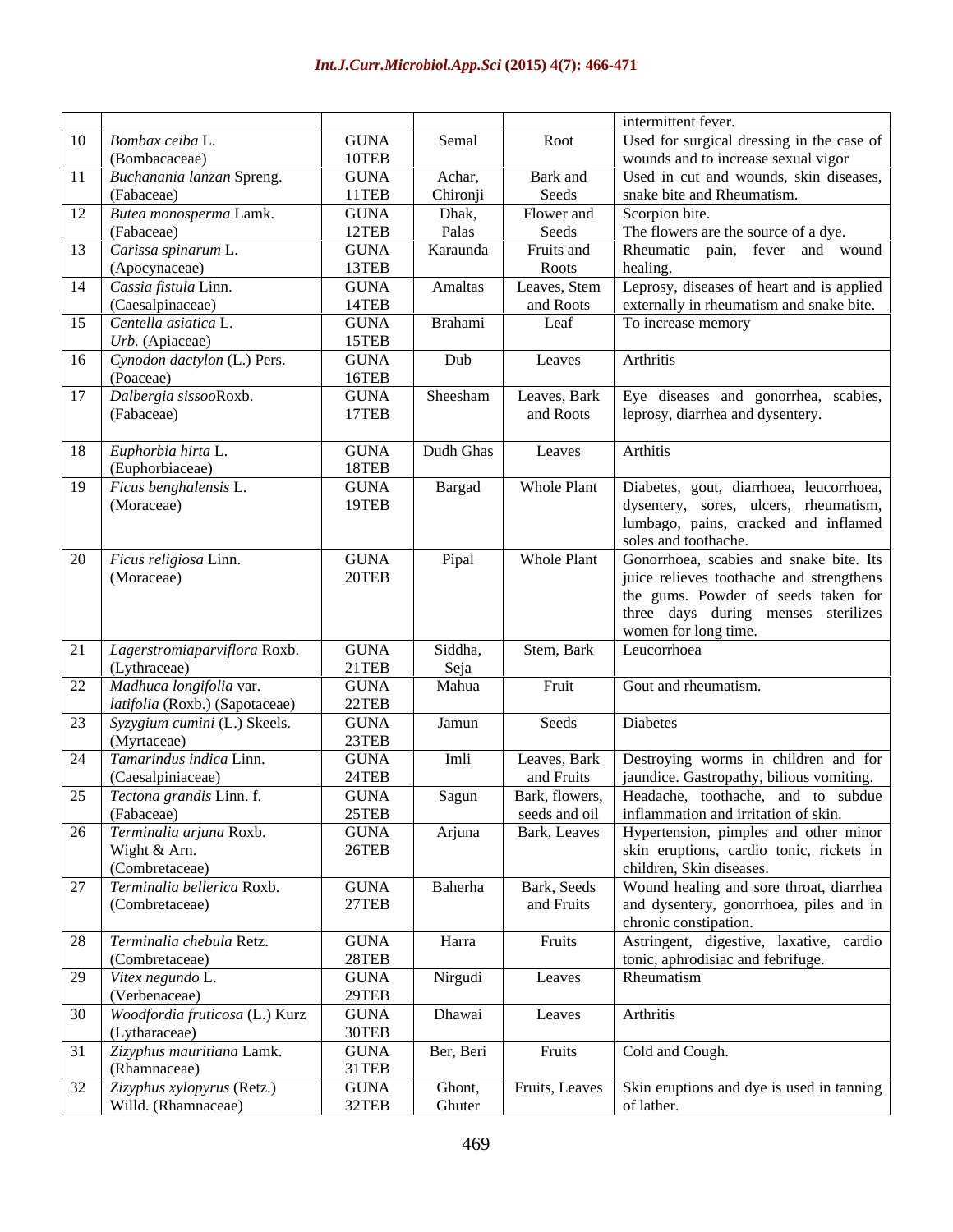The authors are grateful to Divisional Forest 242. during the field work. The cooperation of Bheel, a primitive tribe of Guna district is *botany*, 22: 01–04. deeply acknowledged. Jain, S.K., Rao, R.R. 1977. Dictionary of

- Alagesaboopathi, C. 2013. Ethnomedicinal plants used for the treatment of snake bites by Malayalitribal's and rural India. *Int. J. Biosci.*, 3(2): 42–53.
- Anis, M., Sharma, M.P., Iqbal, M. 2000. Herbal ethnomedicine of the Gwalior Biozone<br>forest division in Madhya Pradesh 283 forest division in Madhya Pradesh, India. *Pharmaceut. Biol.,* 38(4): 241
- Ann. Mo Bot Gard, 83: 58-66.
- Bhalla, S., Patel, J.R., Bhalla, N.P. 1996. Ethnobotanical observation in some Asteraceae of Bundelkhand region, Madhya Pradesh. *J. Econ. Taxon. Bot., (Adl Sr),* 12: 175–178. 2. BSI Publication, Calcutta, India.
- Houessou, L.G., Lougbegnon, T.O., Gbesso, F.G.H., Anagonou, L.E.S., Sinsin, B. 2012. Ethno-botanical study of the African star apple (*Chrysophyllum albidum* G. Don) in the Southern Benin (West Africa). *J. Ethnobiol.*
- Jain, A.K., Vairale, M.G. 2007. Some threatened angiospermic taxa of Chambal Eco-region. *Phytotaxonomy,*   $07: 107-110.$  165.
- Jain, A.K., Vairale, M.G., Singh, R. 2010. Folklore claims on some medicinal plants used by Bheel tribe of Guna district Madhya Pradesh. *Indian J.* Pakist<br>Trad Knowl 9(1): 105–107 2290. *Trad. Knowl., 9(1): 105-107.*
- Jain, J.B., Kumane, S.C., Bhattacharya, S. 2006. Medicinal flora of Madhya

**Acknowledgement** Pradesh and Chattisgarh - A review. *Indian J. Trad. Knowl.,* 5(2): 237 242.

- Officer, Guna (M.P.) for extending facilities Jain, S.K. 2010. Ethno-botany in India: some thoughts on future work. *Ethno botany*, 22: 01–04.
- **References** botany, Vol. 1, Deep publication, New Indian folk medicine and ethno- Delhi. 311 Pp.
	- Jain, S.K., Rao, R.R. 1991. A handbook of field and herbarium methods, Today and Tomorrow publishers, New Delhi.
	- people in salem districts, Tamilnadu, Kumar, V., Sachan, P., Nigam, G., Singh, Kumar, V., Sachan, P., Nigam, G., Singh, P.K. 2010. Some ethno-medicinal plant of Chitrakoot district (U.P.). *Biozone Int. J. Life Sci.,* 2(1 2): 270 283.
- 253. Bhatt, R.K., Pandey, S., Singh, M., Balick, M.J. 1996. Transforming Meena, B.S., Pandey, S.N. 2010. ethnobotany for the new millennium. Mishra, S., Sharma, S., Vasudevan, P., Livestock feeding and traditional healthcare practices in Bundelkhand region of Central India. *Indian J. Trad. Knowl., 9(2): 333-337.* 
	- Mudgal, V., Khanna, K.K., Hajara, P.K. 1997. Flora of Madhya Pradesh, Vol.
	- Murthy, E.N. 2012. Ethno medicinal plants used by Gonds of Adilabad district, Andhra Pradesh, India. *Int. J. Pharm.* Life Sci., 3(10): 2034–2043.
	- *Ethnomed.,* 8: 40. edible plants among the Temuan Ong, H.C., Norliah, A., Sorayya, M. 2012. Traditional knowledge and usage of villagers in Kampung Tering, Kaula Pilah, Negeri Sembilan, Malaysia. *Indian J. Trad. Knowl.,* 11(1): 161 165.
		- Qureshi, R.A., Gilani, S.A., Ghufran, M.A. 2007. Ethno-botanical studies of plants of Mianwali district Punjab, Pakistan. *Pak. J. Bot.,* 39(7): 2285 2290.
		- Ram, J., Kumar, A., Bhatt, J. 2004. Plant diversity in six forest types of